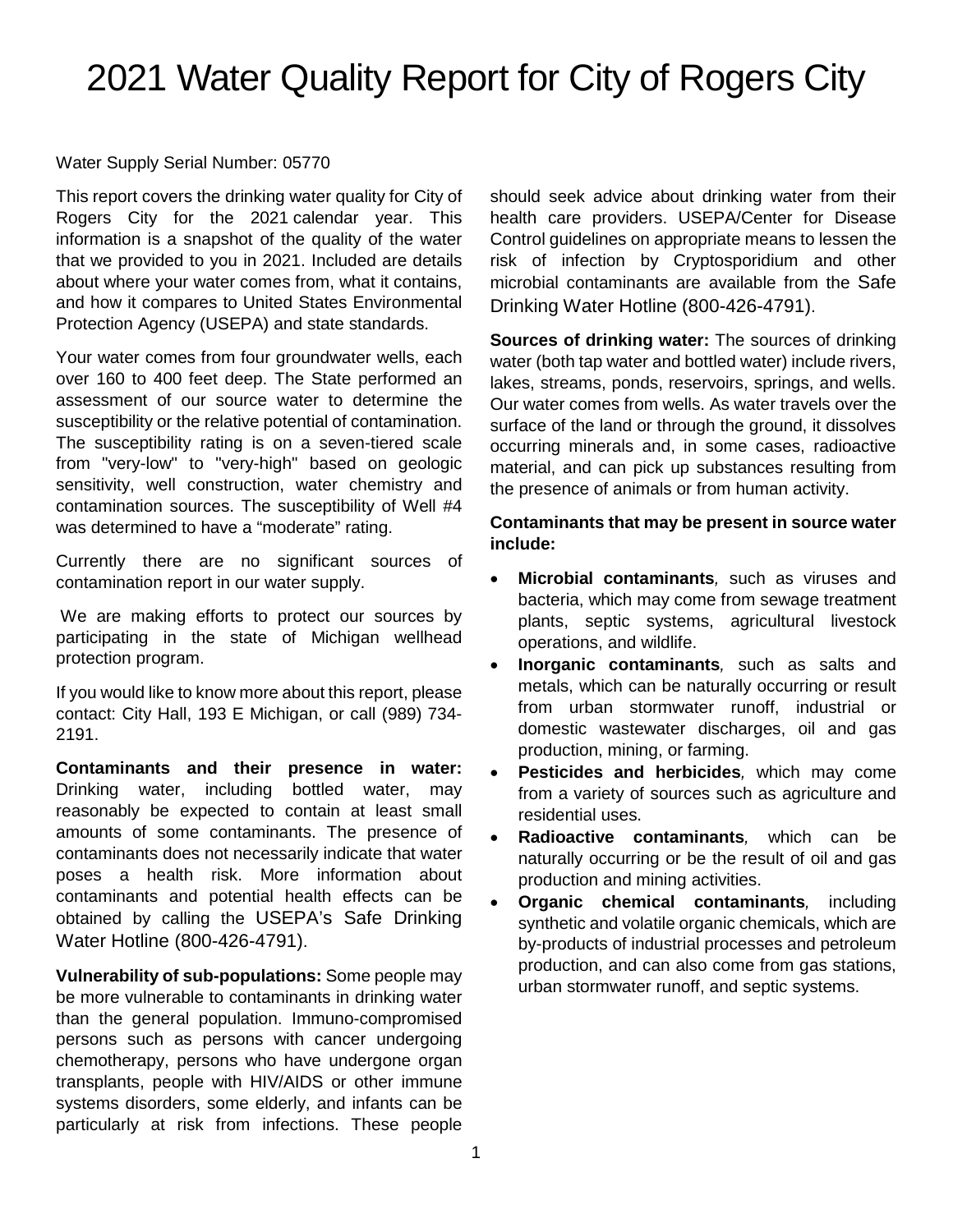

To ensure that tap water is safe to drink, the USEPA prescribes regulations that limit the levels of certain contaminants in water provided by public water systems. Federal Food and Drug Administration regulations establish limits for contaminants in bottled water which provide the same protection for public health.

## Water Quality Data

The table below lists all the drinking water contaminants that we detected during the 2021 calendar year. The presence of these contaminants in the water does not necessarily indicate that the water poses a health risk. Unless otherwise noted, the data presented in this table is from testing done January 1 through December 31, 2021. The State allows us to monitor for certain contaminants less than once per year because the concentrations of these contaminants are not expected to vary significantly from year to year. All the data is representative of the water quality, but some are more than one year old.

### Terms and abbreviations used below:

- Maximum Contaminant Level Goal (MCLG): The level of a contaminant in drinking water below which there is no known or expected risk to health. MCLGs allow for a margin of safety.
- Maximum Contaminant Level (MCL): The highest level of a contaminant that is allowed in drinking water. MCLs are set as close to the MCLGs as feasible using the best available treatment technology.
- Maximum Residual Disinfectant Level (MRDL): The highest level of a disinfectant allowed in drinking water. There is convincing evidence that addition of a disinfectant is necessary for control of microbial contaminants.
- Maximum Residual Disinfectant Level Goal (MRDLG): The level of a drinking water disinfectant below which there is no known or expected risk to health. MRDLGs do not reflect the benefits of the use of disinfectants to control microbial contaminants.
- N/A: Not applicable
- ND: not detectable at testing limit
- ppm: parts per million or milligrams per liter
- ppb: parts per billion or micrograms per liter
- ppt: parts per trillion or nanograms per liter
- pCi/l: picocuries per liter (a measure of radioactivity)
- Action Level (AL): The concentration of a contaminant which, if exceeded, triggers treatment or other requirements that a water system must follow.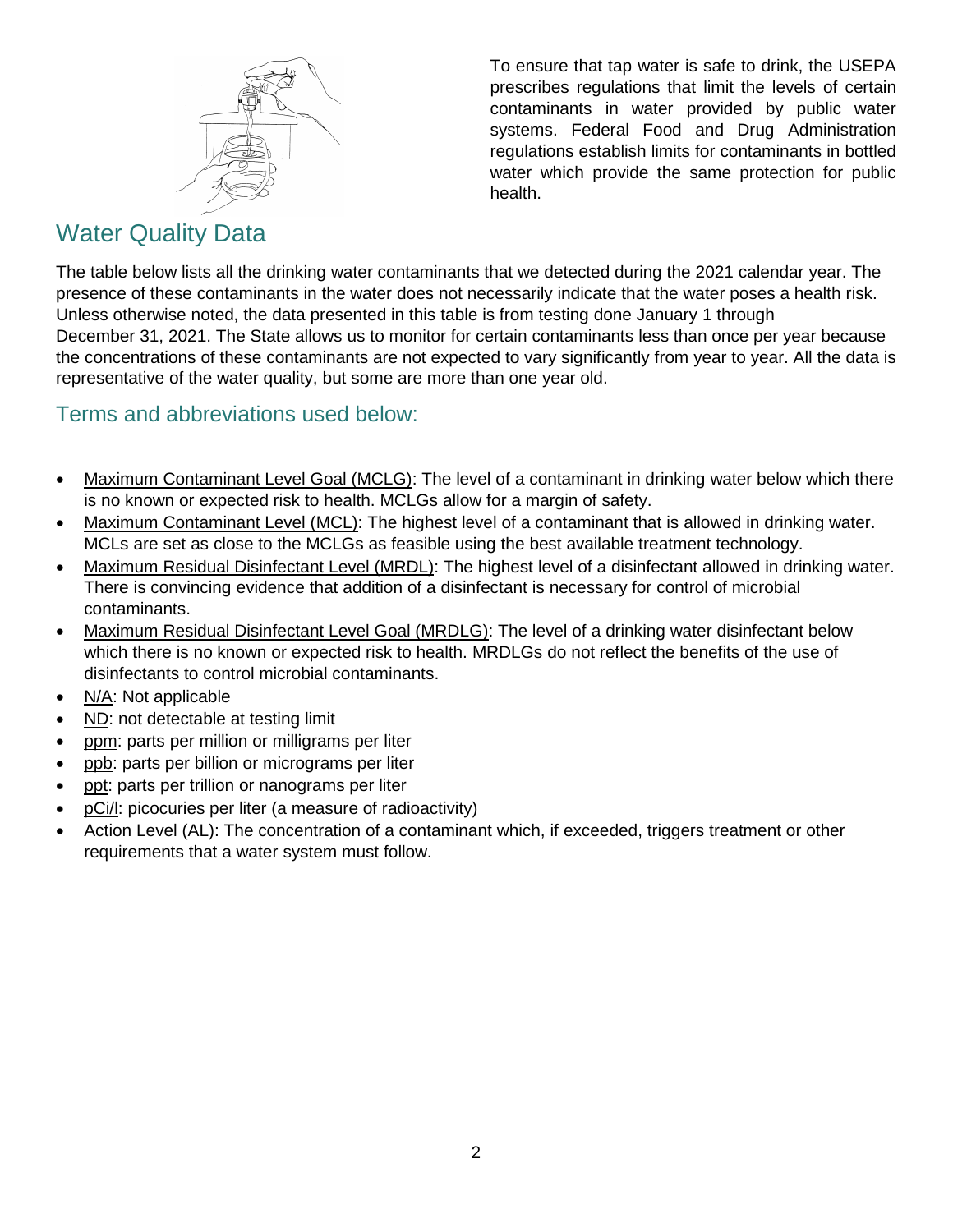<span id="page-2-2"></span><span id="page-2-1"></span><span id="page-2-0"></span>*1Monitoring Data for Regulated Contaminants*

| <b>Regulated Contaminant</b>               | MCL, TT,<br>or MRDL | MCLG or<br><b>MRDLG</b> | Level<br>Detected | Range            | Year<br>Sampled | <b>Violation</b><br>Yes/No | <b>Typical Source of Contaminant</b>                                                                                            |
|--------------------------------------------|---------------------|-------------------------|-------------------|------------------|-----------------|----------------------------|---------------------------------------------------------------------------------------------------------------------------------|
| Barium (ppm)                               | 2                   | $\overline{2}$          | .02               | <b>None</b>      | 2019            | <b>NO</b>                  | Discharge of drilling wastes; Discharge of<br>metal refineries; Erosion of natural deposits                                     |
| Fluoride (ppm)                             | 4                   | 4                       | 1.5               | $1.3 - 1.7$      | 2021            | <b>NO</b>                  | Erosion of natural deposits; Water additive<br>which promotes strong teeth; Discharge from<br>fertilizer and aluminum factories |
| Sodium <sup>1</sup> (ppm)                  | N/A                 | N/A                     | 6.0               | $4.7 - 8.2$      | 2021            | <b>NO</b>                  | Erosion of natural deposits                                                                                                     |
| <b>TTHM Total Trihalomethanes</b><br>(ppb) | 80                  | N/A                     | 36.5              | None             | 2021            | <b>NO</b>                  | Byproduct of drinking water disinfection                                                                                        |
| HAA5 Haloacetic Acids (ppb)                | 60                  | N/A                     | 3                 | None             | 2021            | <b>NO</b>                  | Byproduct of drinking water disinfection                                                                                        |
| Chlorine <sup>2</sup> (ppm)                | 4                   | 4                       | 0.72              | $0.16 -$<br>1.24 | 2021            | <b>NO</b>                  | Water additive used to control microbes                                                                                         |
| Alpha emitters (pCi/L)                     | 15                  | 0                       | 4.1               | None             | 2019            | <b>NO</b>                  | Erosion of natural deposits                                                                                                     |
| Combined radium (pCi/L)                    | 5                   | 0                       | 1.44              | <b>None</b>      | 2019            | <b>NO</b>                  | Erosion of natural deposits                                                                                                     |

| <b>Inorganic Contaminant Subject</b><br>to AL <sub>s</sub> | AL  | <b>MCLG</b> | Your<br>Water <sup>3</sup> | Range<br><b>OT</b><br><b>Results</b> | Year<br>Sampled | Number of<br>Samples<br>Above AL | <b>Typical Source of Contaminant</b>                                                                                   |
|------------------------------------------------------------|-----|-------------|----------------------------|--------------------------------------|-----------------|----------------------------------|------------------------------------------------------------------------------------------------------------------------|
| Lead (ppb)                                                 | 15  | 0           | 2                          | $0 - 3$                              | 2021            | $\overline{0}$                   | Lead service lines, corrosion of household<br>plumbing including fittings and fixtures;<br>Erosion of natural deposits |
| Copper (ppm)                                               | 1.3 | 1.3         | .4                         | $0.3 - 0.4$                          | 2021            | 0                                | Corrosion of household plumbing systems;<br>Erosion of natural deposits                                                |

<sup>1</sup> Sodium is not a regulated contaminant.

<sup>2</sup> The chlorine "Level Detected" was calculated using a running annual average.

<sup>3</sup> Ninety (90) percent of the samples collected were at or below the level reported for our water.